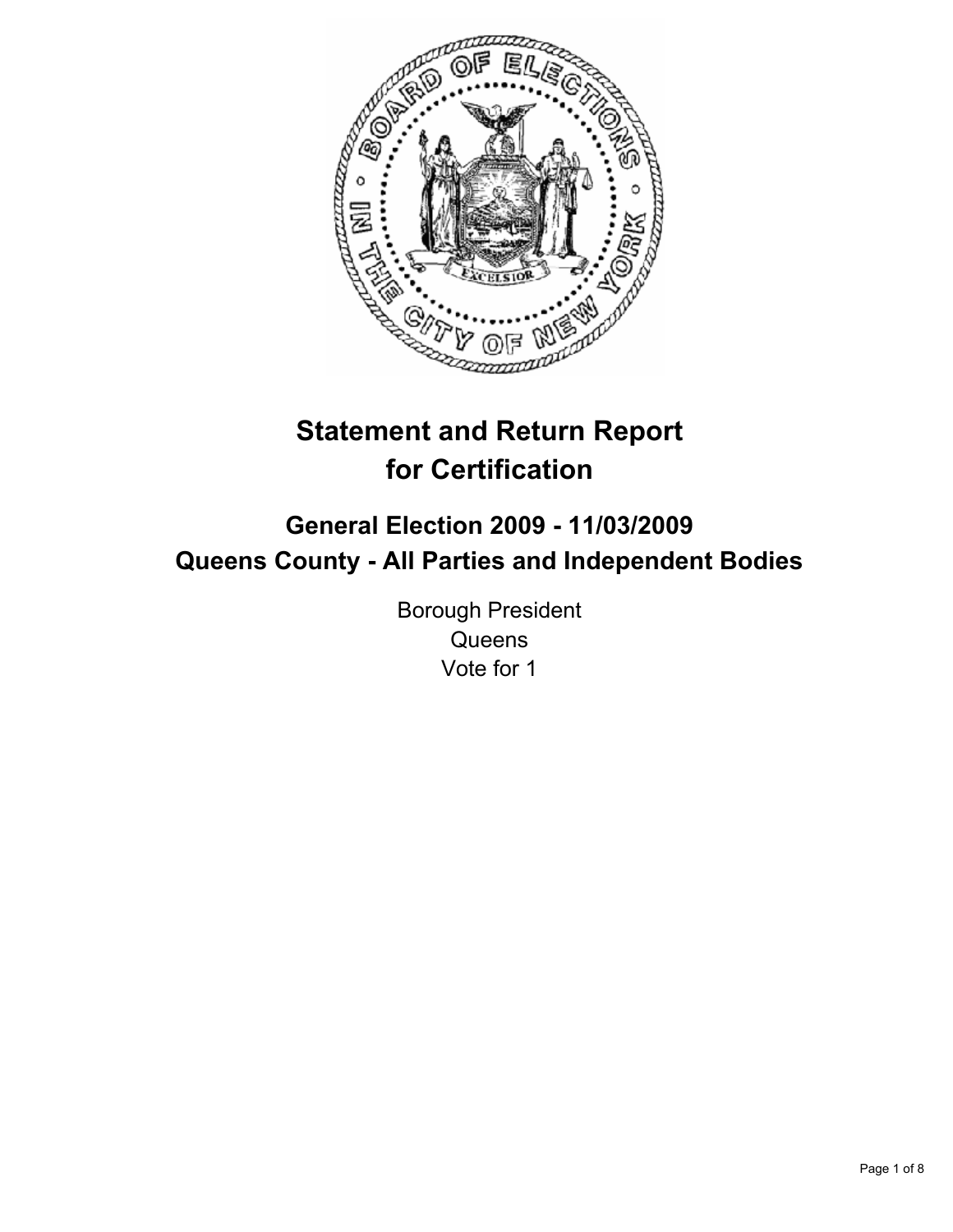

| <b>PUBLIC COUNTER</b>               | 13,933 |
|-------------------------------------|--------|
| <b>EMERGENCY</b>                    | 51     |
| ABSENTEE/MILITARY                   | 307    |
| AFFIDAVIT                           | 127    |
| <b>Total Ballots</b>                | 14,418 |
| HELEN M MARSHALL (DEMOCRATIC)       | 6,600  |
| ROBERT A HORNAK (REPUBLICAN)        | 1,792  |
| ROBERT SCHWARTZ (CONSERVATIVE)      | 333    |
| HELEN M MARSHALL (WORKING FAMILIES) | 289    |
| <b>Total Votes</b>                  | 9,014  |
| Unrecorded                          | 5.404  |

#### **Assembly District 23**

| <b>PUBLIC COUNTER</b>               | 21,214 |
|-------------------------------------|--------|
| <b>EMERGENCY</b>                    | 44     |
| ABSENTEE/MILITARY                   | 600    |
| <b>AFFIDAVIT</b>                    | 135    |
| <b>Total Ballots</b>                | 21,993 |
| HELEN M MARSHALL (DEMOCRATIC)       | 9,501  |
| ROBERT A HORNAK (REPUBLICAN)        | 5,237  |
| ROBERT SCHWARTZ (CONSERVATIVE)      | 1,139  |
| HELEN M MARSHALL (WORKING FAMILIES) | 494    |
| <b>ISSACK BRAUW (WRITE-IN)</b>      |        |
| <b>Total Votes</b>                  | 16,372 |
| Unrecorded                          | 5.621  |

| <b>PUBLIC COUNTER</b>               | 24,059 |
|-------------------------------------|--------|
| <b>EMERGENCY</b>                    | 4      |
| ABSENTEE/MILITARY                   | 485    |
| <b>AFFIDAVIT</b>                    | 145    |
| <b>Total Ballots</b>                | 24,693 |
| HELEN M MARSHALL (DEMOCRATIC)       | 13,551 |
| ROBERT A HORNAK (REPUBLICAN)        | 4,639  |
| ROBERT SCHWARTZ (CONSERVATIVE)      | 982    |
| HELEN M MARSHALL (WORKING FAMILIES) | 566    |
| IRA JAY SHAPRIO (WRITE-IN)          |        |
| <b>Total Votes</b>                  | 19,739 |
| Unrecorded                          | 4.954  |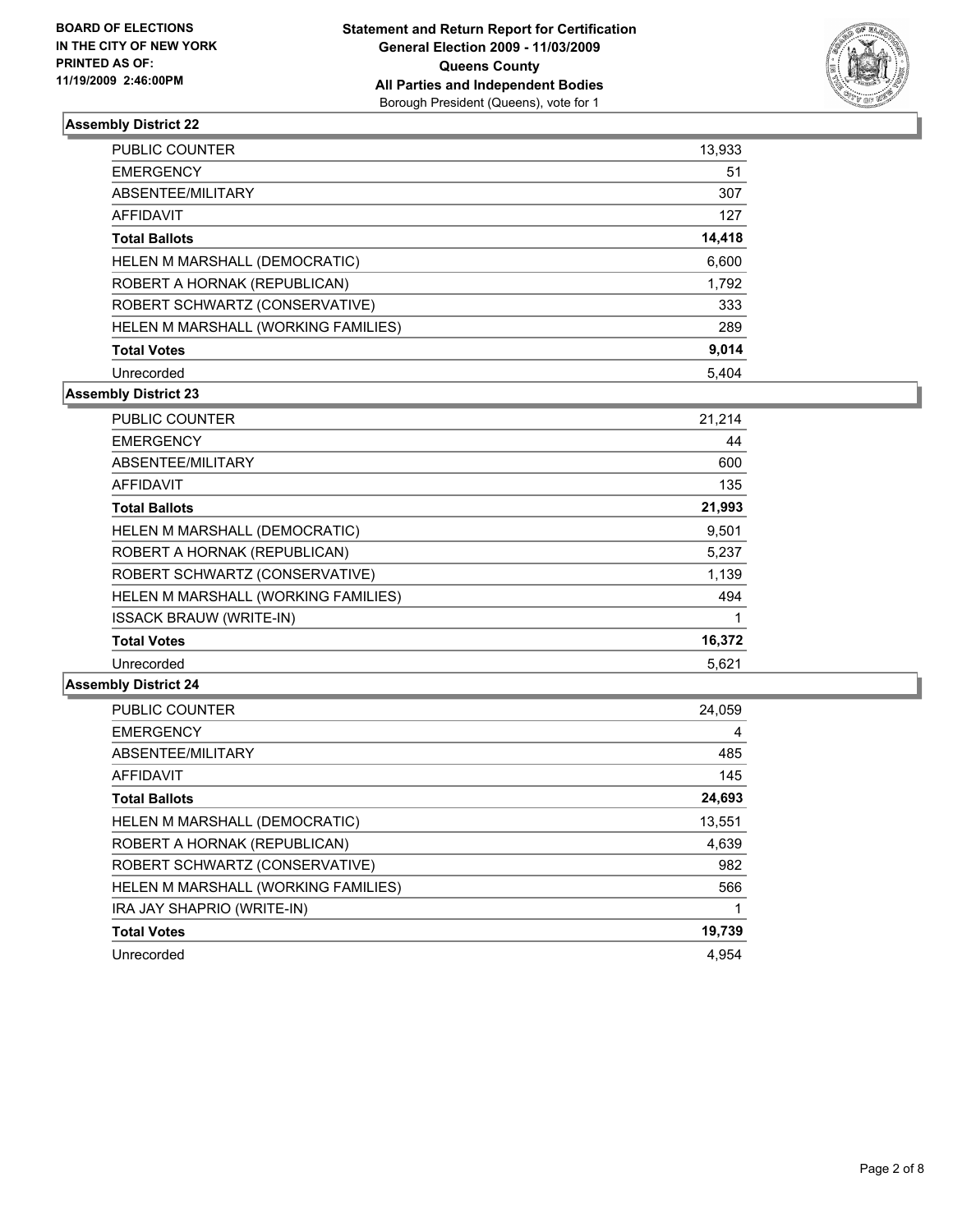

| PUBLIC COUNTER                      | 15,270 |
|-------------------------------------|--------|
| <b>EMERGENCY</b>                    | 36     |
| ABSENTEE/MILITARY                   | 286    |
| AFFIDAVIT                           | 155    |
| <b>Total Ballots</b>                | 15,747 |
| HELEN M MARSHALL (DEMOCRATIC)       | 8,129  |
| ROBERT A HORNAK (REPUBLICAN)        | 3,022  |
| ROBERT SCHWARTZ (CONSERVATIVE)      | 573    |
| HELEN M MARSHALL (WORKING FAMILIES) | 416    |
| <b>Total Votes</b>                  | 12,140 |
| Unrecorded                          | 3.607  |

#### **Assembly District 26**

| <b>PUBLIC COUNTER</b>               | 26,216 |
|-------------------------------------|--------|
| <b>EMERGENCY</b>                    | 0      |
| ABSENTEE/MILITARY                   | 711    |
| <b>AFFIDAVIT</b>                    | 168    |
| <b>Total Ballots</b>                | 27,095 |
| HELEN M MARSHALL (DEMOCRATIC)       | 13,367 |
| ROBERT A HORNAK (REPUBLICAN)        | 6,445  |
| ROBERT SCHWARTZ (CONSERVATIVE)      | 1,168  |
| HELEN M MARSHALL (WORKING FAMILIES) | 539    |
| TONY AVELLA (WRITE-IN)              |        |
| <b>Total Votes</b>                  | 21,520 |
| Unrecorded                          | 5.575  |

| <b>PUBLIC COUNTER</b>               | 17,529 |
|-------------------------------------|--------|
| <b>EMERGENCY</b>                    | 108    |
| ABSENTEE/MILITARY                   | 442    |
| AFFIDAVIT                           | 174    |
| <b>Total Ballots</b>                | 18,253 |
| HELEN M MARSHALL (DEMOCRATIC)       | 9,807  |
| ROBERT A HORNAK (REPUBLICAN)        | 3,072  |
| ROBERT SCHWARTZ (CONSERVATIVE)      | 727    |
| HELEN M MARSHALL (WORKING FAMILIES) | 633    |
| MEA BROWN (WRITE-IN)                |        |
| <b>Total Votes</b>                  | 14,240 |
| Unrecorded                          | 4.013  |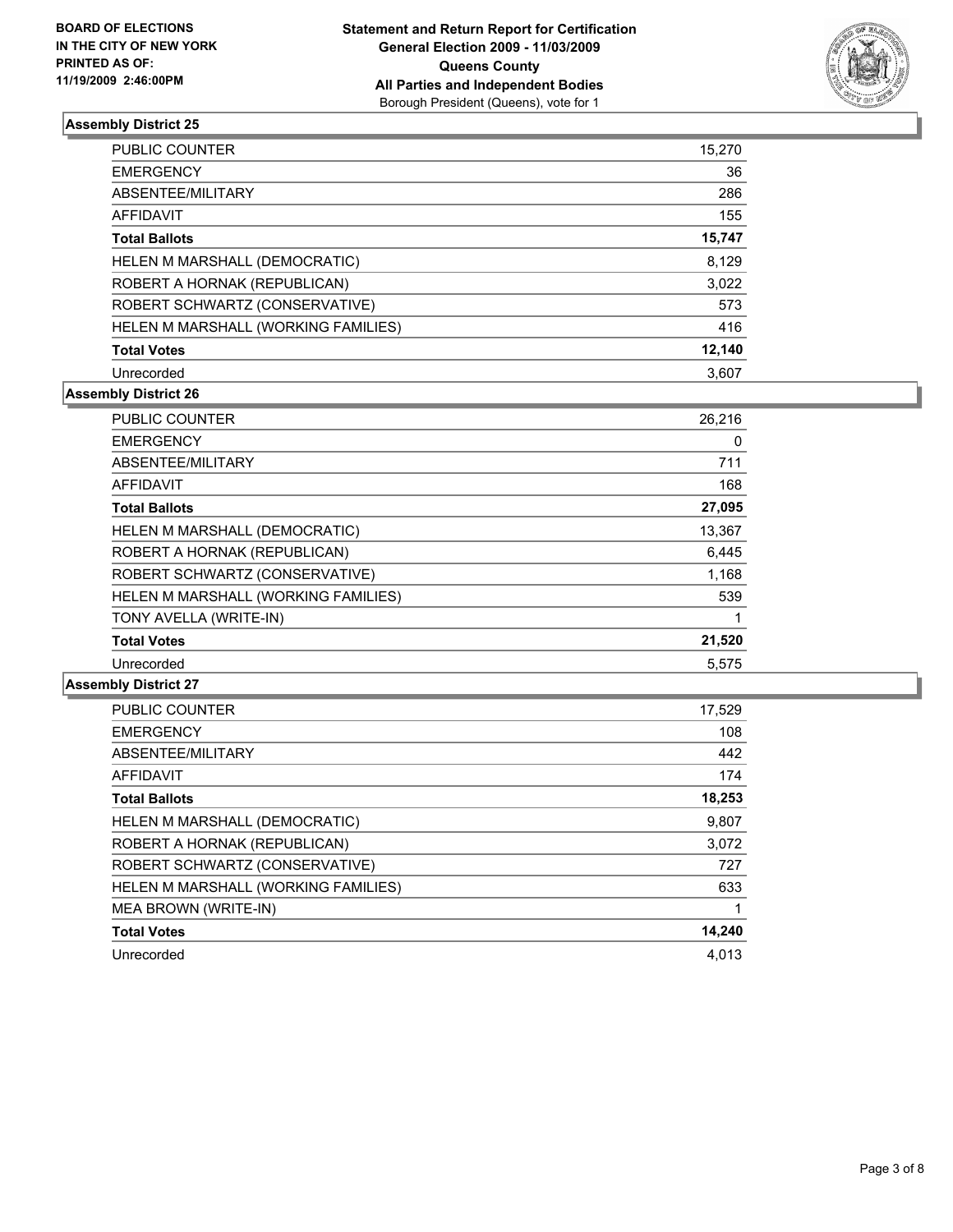

| <b>PUBLIC COUNTER</b>                | 21,979       |
|--------------------------------------|--------------|
| <b>EMERGENCY</b>                     | 58           |
| ABSENTEE/MILITARY                    | 649          |
| <b>AFFIDAVIT</b>                     | 151          |
| <b>Total Ballots</b>                 | 22,837       |
| <b>HELEN M MARSHALL (DEMOCRATIC)</b> | 11,431       |
| ROBERT A HORNAK (REPUBLICAN)         | 4,725        |
| ROBERT SCHWARTZ (CONSERVATIVE)       | 991          |
| HELEN M MARSHALL (WORKING FAMILIES)  | 888          |
| MARC CRAWFORD LEAVITT (WRITE-IN)     | 1            |
| MARK R MENAHEN (WRITE-IN)            | 1            |
| ROBERT SCHWART (WRITE-IN)            | $\mathbf{1}$ |
| <b>Total Votes</b>                   | 18,038       |
| Unrecorded                           | 4.799        |
|                                      |              |

**Assembly District 29**

| <b>PUBLIC COUNTER</b>               | 17,221 |
|-------------------------------------|--------|
| <b>EMERGENCY</b>                    | 24     |
| ABSENTEE/MILITARY                   | 311    |
| <b>AFFIDAVIT</b>                    | 133    |
| <b>Total Ballots</b>                | 17,689 |
| HELEN M MARSHALL (DEMOCRATIC)       | 13,141 |
| ROBERT A HORNAK (REPUBLICAN)        | 857    |
| ROBERT SCHWARTZ (CONSERVATIVE)      | 140    |
| HELEN M MARSHALL (WORKING FAMILIES) | 394    |
| JOHN W CRONIN (WRITE-IN)            |        |
| LOU GRAYS (WRITE-IN)                | 1      |
| SHAUN MCLAUGHLIN (WRITE-IN)         | 1      |
| <b>Total Votes</b>                  | 14,535 |
| Unrecorded                          | 3.154  |

| <b>PUBLIC COUNTER</b>               | 15,859 |
|-------------------------------------|--------|
| <b>EMERGENCY</b>                    | 15     |
| ABSENTEE/MILITARY                   | 252    |
| <b>AFFIDAVIT</b>                    | 136    |
| <b>Total Ballots</b>                | 16,262 |
| HELEN M MARSHALL (DEMOCRATIC)       | 8.287  |
| ROBERT A HORNAK (REPUBLICAN)        | 3.291  |
| ROBERT SCHWARTZ (CONSERVATIVE)      | 594    |
| HELEN M MARSHALL (WORKING FAMILIES) | 597    |
| JOHN LEHECKA (WRITE-IN)             |        |
| <b>Total Votes</b>                  | 12,770 |
| Unrecorded                          | 3.492  |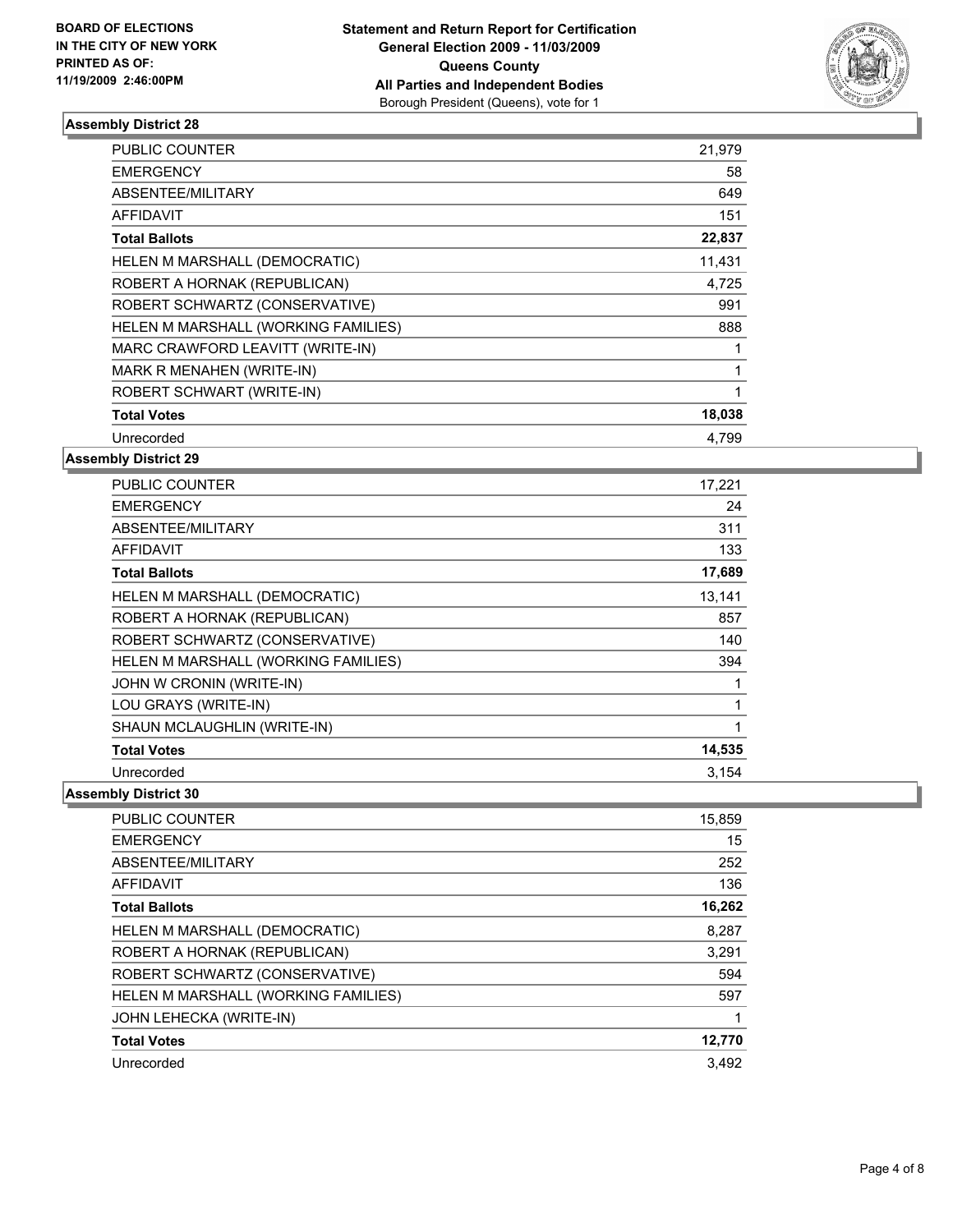

| <b>PUBLIC COUNTER</b>               | 13,329 |
|-------------------------------------|--------|
| <b>EMERGENCY</b>                    | 15     |
| ABSENTEE/MILITARY                   | 394    |
| AFFIDAVIT                           | 159    |
| <b>Total Ballots</b>                | 13,897 |
| HELEN M MARSHALL (DEMOCRATIC)       | 9,563  |
| ROBERT A HORNAK (REPUBLICAN)        | 962    |
| ROBERT SCHWARTZ (CONSERVATIVE)      | 172    |
| HELEN M MARSHALL (WORKING FAMILIES) | 307    |
| <b>Total Votes</b>                  | 11,004 |
| Unrecorded                          | 2,893  |

#### **Assembly District 32**

| <b>PUBLIC COUNTER</b>               | 15,819 |
|-------------------------------------|--------|
| <b>EMERGENCY</b>                    | 27     |
| ABSENTEE/MILITARY                   | 222    |
| <b>AFFIDAVIT</b>                    | 162    |
| <b>Total Ballots</b>                | 16,230 |
| HELEN M MARSHALL (DEMOCRATIC)       | 11,979 |
| ROBERT A HORNAK (REPUBLICAN)        | 526    |
| ROBERT SCHWARTZ (CONSERVATIVE)      | 132    |
| HELEN M MARSHALL (WORKING FAMILIES) | 402    |
| <b>JOSEPH MARTHONE (WRITE-IN)</b>   | 1      |
| MIREILLE LEROY (WRITE-IN)           | 2      |
| <b>Total Votes</b>                  | 13,042 |
| Unrecorded                          | 3,188  |

| <b>PUBLIC COUNTER</b>               | 18,658 |
|-------------------------------------|--------|
| <b>EMERGENCY</b>                    | 4      |
| ABSENTEE/MILITARY                   | 243    |
| <b>AFFIDAVIT</b>                    | 139    |
| <b>Total Ballots</b>                | 19,044 |
| HELEN M MARSHALL (DEMOCRATIC)       | 13,381 |
| ROBERT A HORNAK (REPUBLICAN)        | 1,515  |
| ROBERT SCHWARTZ (CONSERVATIVE)      | 304    |
| HELEN M MARSHALL (WORKING FAMILIES) | 428    |
| ERICA FORD (WRITE-IN)               |        |
| <b>Total Votes</b>                  | 15,629 |
| Unrecorded                          | 3.415  |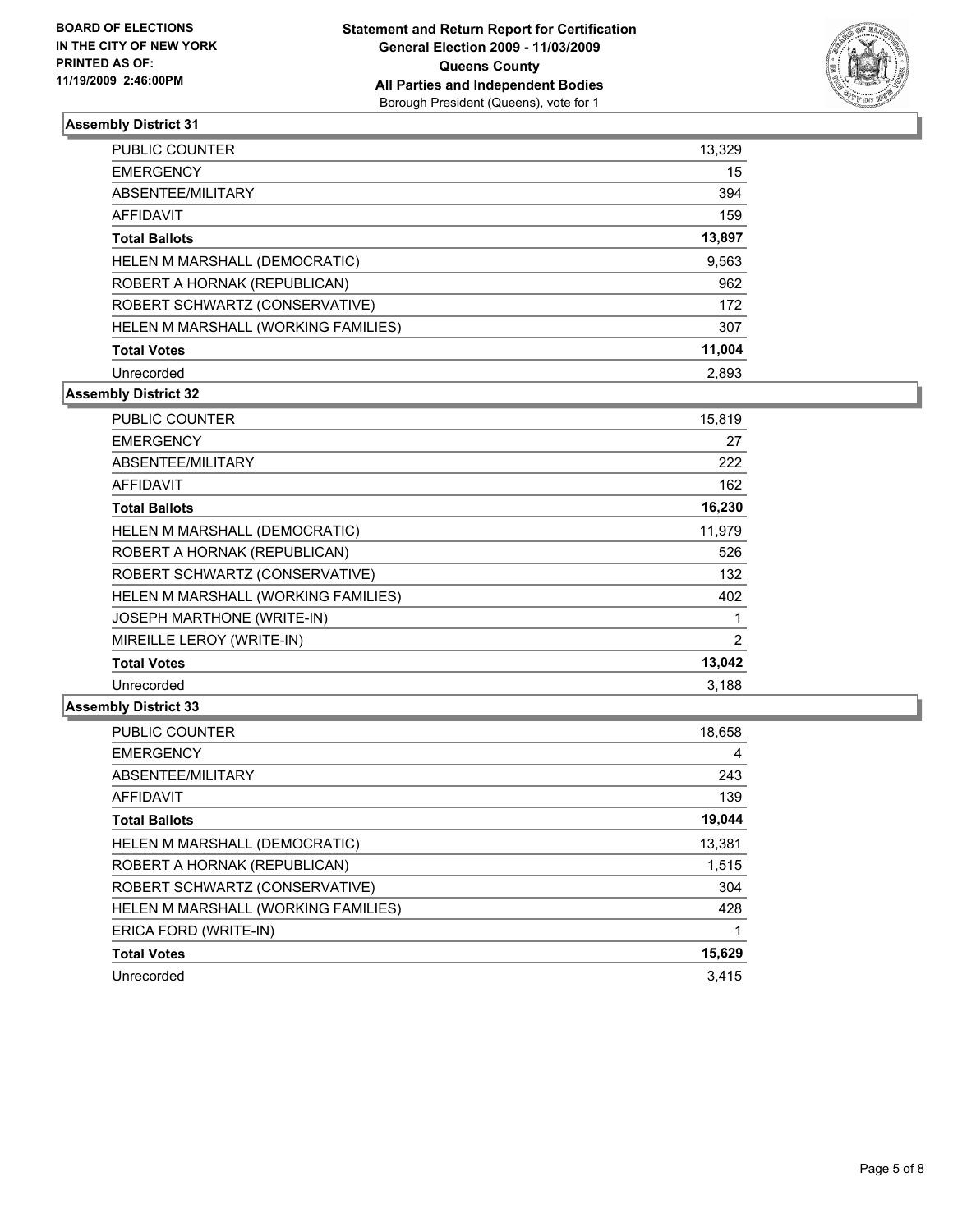

| <b>PUBLIC COUNTER</b>               | 12,854 |
|-------------------------------------|--------|
| <b>EMERGENCY</b>                    | 39     |
| ABSENTEE/MILITARY                   | 181    |
| <b>AFFIDAVIT</b>                    | 112    |
| <b>Total Ballots</b>                | 13,186 |
| HELEN M MARSHALL (DEMOCRATIC)       | 7,168  |
| ROBERT A HORNAK (REPUBLICAN)        | 1,939  |
| ROBERT SCHWARTZ (CONSERVATIVE)      | 331    |
| HELEN M MARSHALL (WORKING FAMILIES) | 526    |
| KATHLEEN CARDERO (WRITE-IN)         |        |
| <b>Total Votes</b>                  | 9,965  |
| Unrecorded                          | 3.221  |

**Assembly District 35**

| PUBLIC COUNTER                      | 12,153 |
|-------------------------------------|--------|
| <b>EMERGENCY</b>                    | 21     |
| ABSENTEE/MILITARY                   | 237    |
| AFFIDAVIT                           | 102    |
| <b>Total Ballots</b>                | 12,513 |
| HELEN M MARSHALL (DEMOCRATIC)       | 7,448  |
| ROBERT A HORNAK (REPUBLICAN)        | 1,312  |
| ROBERT SCHWARTZ (CONSERVATIVE)      | 257    |
| HELEN M MARSHALL (WORKING FAMILIES) | 323    |
| <b>Total Votes</b>                  | 9,340  |
| Unrecorded                          | 3.173  |

| <b>PUBLIC COUNTER</b>               | 14.288 |
|-------------------------------------|--------|
| <b>EMERGENCY</b>                    |        |
| ABSENTEE/MILITARY                   | 192    |
| <b>AFFIDAVIT</b>                    | 192    |
| <b>Total Ballots</b>                | 14,673 |
| HELEN M MARSHALL (DEMOCRATIC)       | 8,182  |
| ROBERT A HORNAK (REPUBLICAN)        | 2,060  |
| ROBERT SCHWARTZ (CONSERVATIVE)      | 426    |
| HELEN M MARSHALL (WORKING FAMILIES) | 822    |
| RONALD REGAN (WRITE-IN)             |        |
| <b>Total Votes</b>                  | 11,491 |
| Unrecorded                          | 3.182  |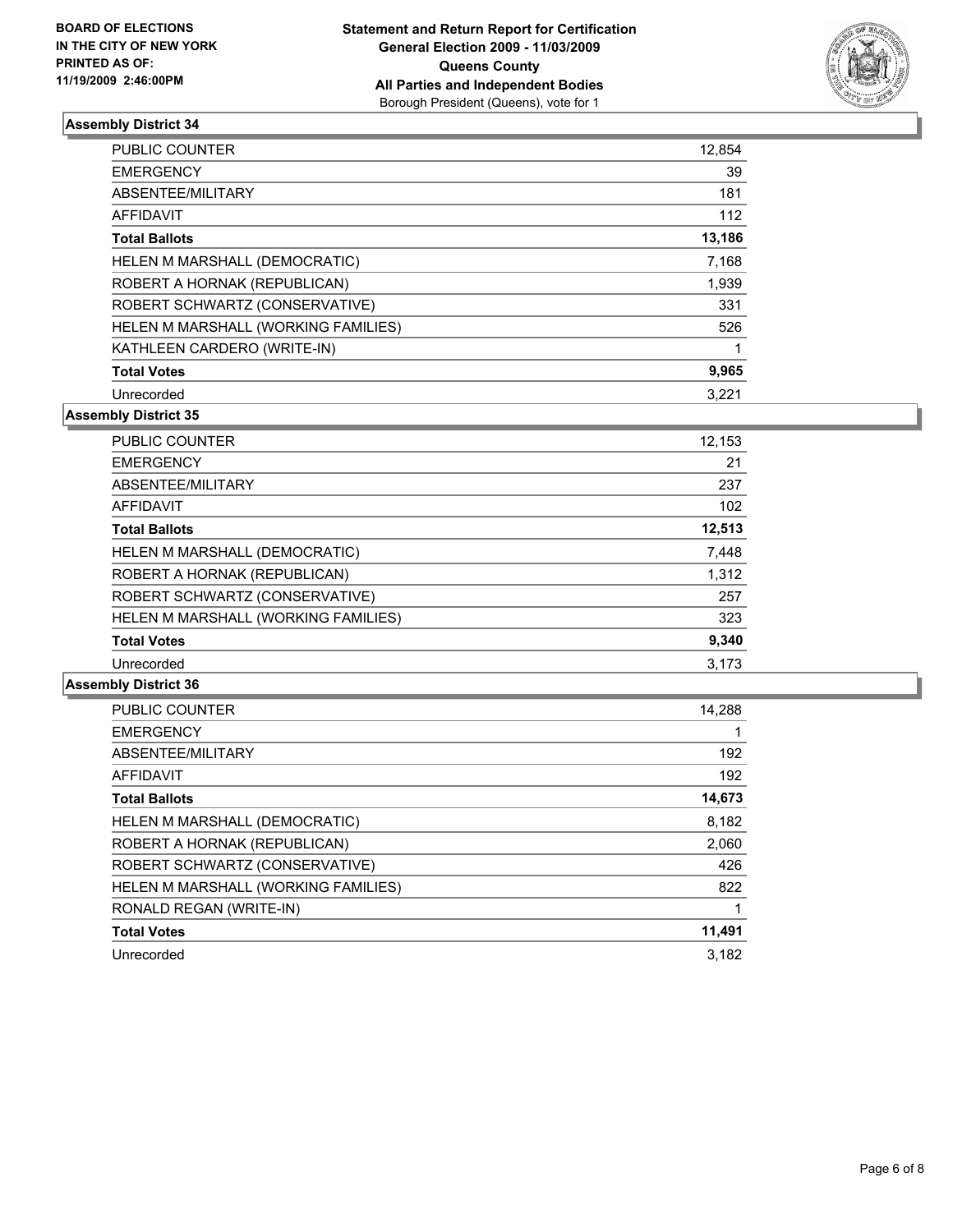

| PUBLIC COUNTER                      | 13,708 |
|-------------------------------------|--------|
| <b>EMERGENCY</b>                    | 12     |
| ABSENTEE/MILITARY                   | 159    |
| AFFIDAVIT                           | 174    |
| <b>Total Ballots</b>                | 14,053 |
| HELEN M MARSHALL (DEMOCRATIC)       | 8,157  |
| ROBERT A HORNAK (REPUBLICAN)        | 1,647  |
| ROBERT SCHWARTZ (CONSERVATIVE)      | 319    |
| HELEN M MARSHALL (WORKING FAMILIES) | 695    |
| CHARLES OBER (WRITE-IN)             | 1      |
| MARC CRAWFORD LEAVITT (WRITE-IN)    | 1      |
| MICKEY MOUSE (WRITE-IN)             | 1      |
| ROBIN BYRD (WRITE-IN)               | 1      |
| <b>Total Votes</b>                  | 10,822 |
| Unrecorded                          | 3.231  |

#### **Assembly District 38**

| PUBLIC COUNTER                      | 12,979 |
|-------------------------------------|--------|
| <b>EMERGENCY</b>                    | 10     |
| ABSENTEE/MILITARY                   | 176    |
| <b>AFFIDAVIT</b>                    | 118    |
| <b>Total Ballots</b>                | 13,283 |
| HELEN M MARSHALL (DEMOCRATIC)       | 6,457  |
| ROBERT A HORNAK (REPUBLICAN)        | 2,505  |
| ROBERT SCHWARTZ (CONSERVATIVE)      | 526    |
| HELEN M MARSHALL (WORKING FAMILIES) | 494    |
| ALLAN JENNINGS (WRITE-IN)           | 1      |
| <b>Total Votes</b>                  | 9,983  |
| Unrecorded                          | 3,300  |

| <b>PUBLIC COUNTER</b>               | 9,256 |
|-------------------------------------|-------|
| <b>EMERGENCY</b>                    | 5     |
| ABSENTEE/MILITARY                   | 93    |
| AFFIDAVIT                           | 95    |
| <b>Total Ballots</b>                | 9,449 |
| HELEN M MARSHALL (DEMOCRATIC)       | 4,939 |
| ROBERT A HORNAK (REPUBLICAN)        | 1,149 |
| ROBERT SCHWARTZ (CONSERVATIVE)      | 163   |
| HELEN M MARSHALL (WORKING FAMILIES) | 367   |
| PORKY THE PIG (WRITE-IN)            |       |
| <b>Total Votes</b>                  | 6,619 |
| Unrecorded                          | 2.830 |